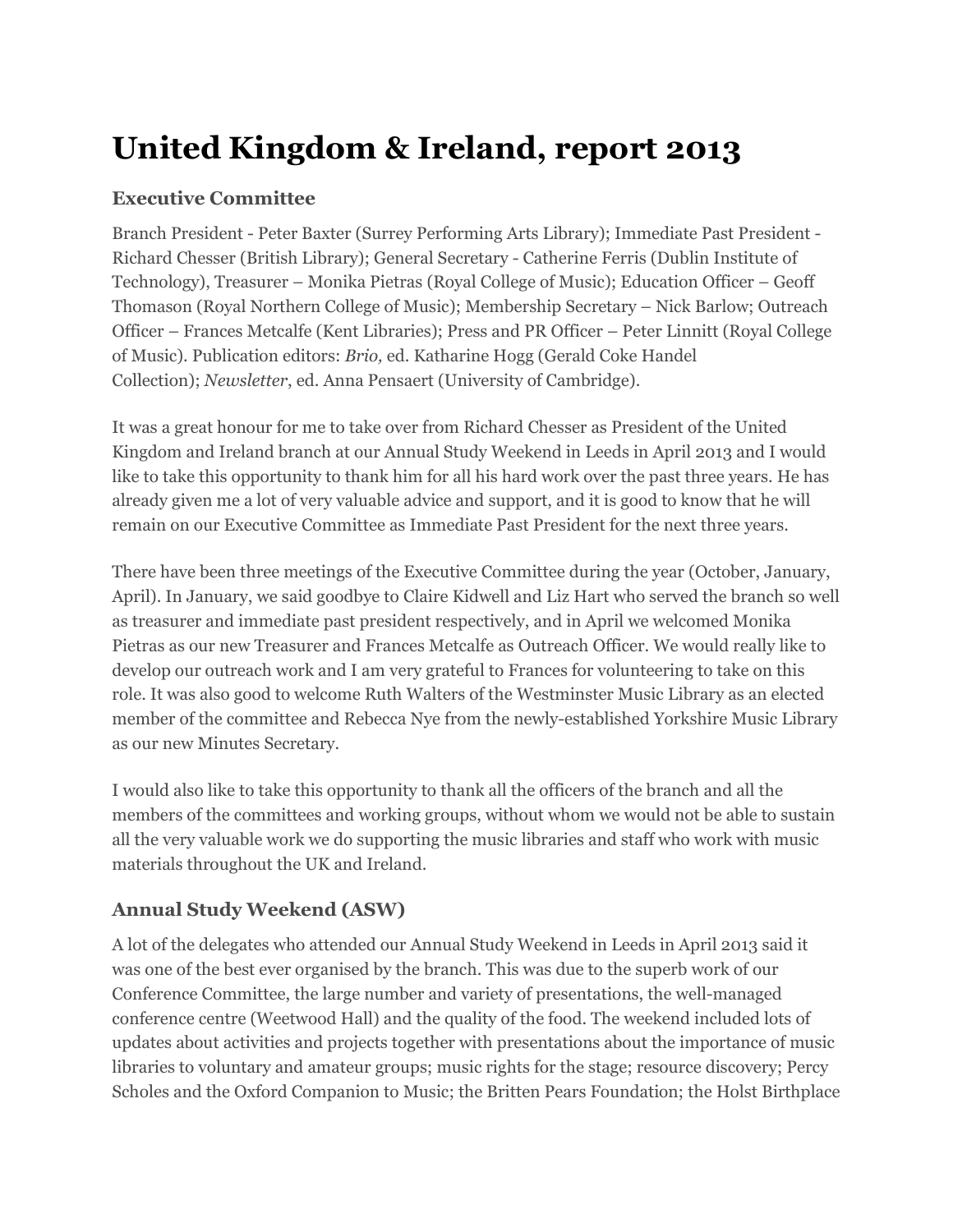Museum; the Yorkshire Music Library; and the Community and Youth Music Library in London. It was particularly good to have presentations from representatives from Making Music and the National Operatic and Dramatic Society, charities who support amateur groups throughout the country.

For the first time, the annual Public Libraries Seminar was held at the same venue immediately prior to the ASW and attracted 28 delegates. The idea of holding it at the same time was to attract more people to attend the ASW and 14 people did stay for the whole weekend. The 2014 ASW will also include the Academic Librarians Seminar, which was held at the Birmingham Conservatoire in May this year and was a great success.

We were particularly pleased that our associated Music Libraries Trust was able to award bursaries to eight people to attend the ASW. The Trust has also taken over the administration of the Ian Ledsham Bursary Fund, which offers financial support each year to a Branch member who wishes to attend IAML's international conference.

# **Diamond Jubilee**

We launched our celebrations to mark the Diamond Jubilee of the branch with a reception at the ASW followed by a talk about the history of the branch by Susi Woodhouse (Past Branch President 2001-2004) and greetings from IAML from Kathy Adamson (IAML Treasurer and Past Branch President 2004-2007). A similar reception will be held at the ASW in Cambridge in 2014 to mark the end of our jubilee year.

In between, we are planning to hold or be associated with a number of events all around the UK and Ireland. The first event we were honoured to be associated with was an incredibly successful conference on *The Symphony and Ireland*, which was organised by Catherine Ferris and featured on national television in Ireland.

We are also planning to attend and give presentations at some of the conferences of various music organisations, such as Making Music and the Association of British Choral Conductors; have articles published in various music magazines; have features on radio programmes; organise a Music Libraries Day/Week; create a YouTube video promoting music libraries; reopen the IAML(UK & Irl) Library; publish a special Diamond Jubilee issue of *Brio* this autumn; and publish a booklet promoting the work of music libraries throughout the UK.

Our principal reception is going to be held on the evening of 22 October at the Foundling Museum (60 years after the first general meeting of the branch) and will include an opportunity to hear the first performance of a specially commissioned choral piece by Howard Skempton, which will be performed by the Royal College of Music Chamber Choir and published by Oxford University Press.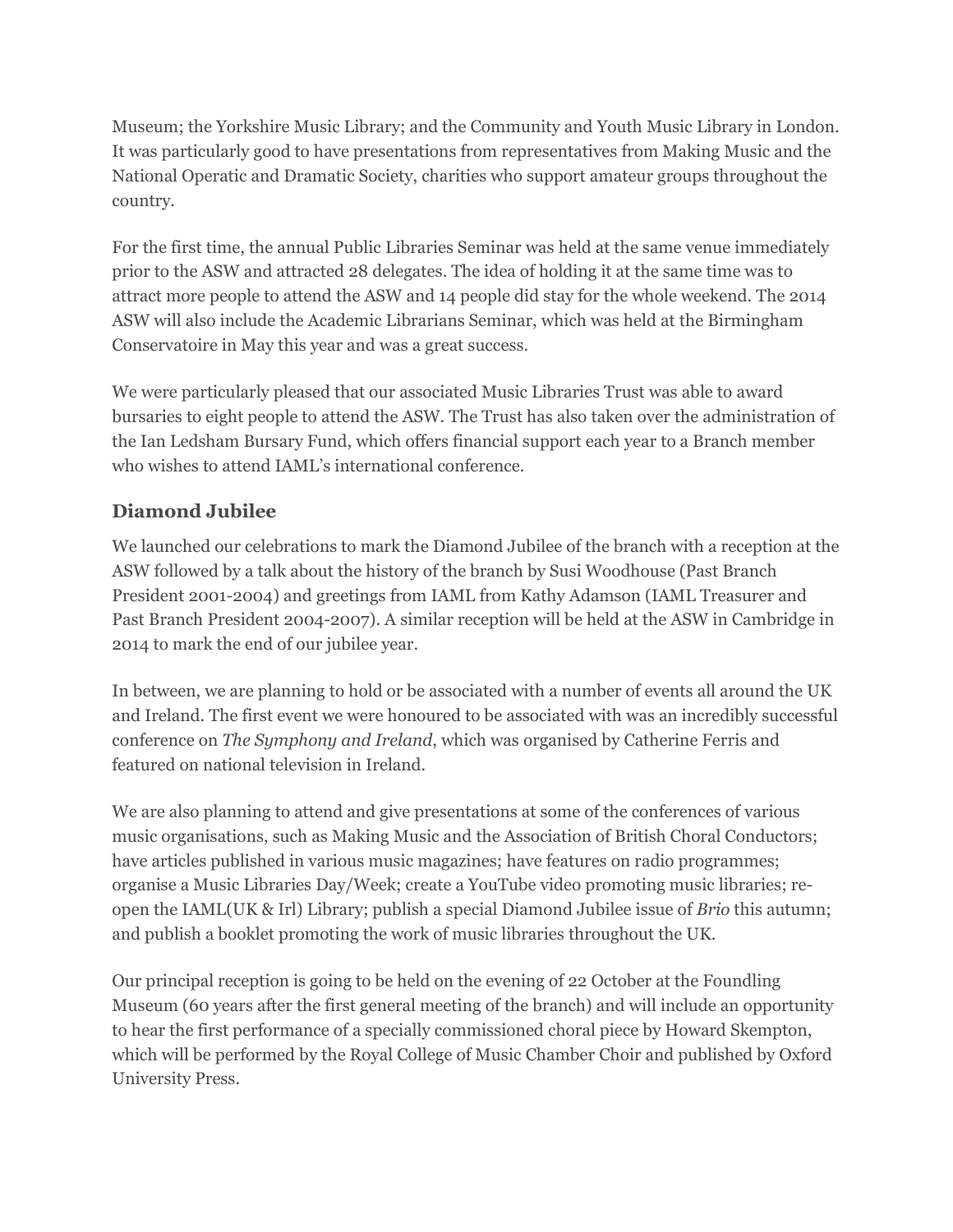## **Advocacy/Strategic Plan**

The Advocacy Committee worked hard over the past year to compile a Strategic Plan for 2013- 2018 for the branch, which can now be downloaded from our website. This committee is now chaired by Pam Thompson, who gave presentations at various meetings over the past year, looked at the work of other branches/organisations, gathered a lot of information, and compiled the plan. This is an incredibly useful document which will help steer the work of the branch over the next five years and ensure we continue to make a significant contribution to the music library community.

## **Publications**

As Richard Chesser mentioned last year, our *Newsletter* is now published electronically and from 2013 it will be published three times a year (February, June and October) and will contain more news.

We are proud of all our editions of *Brio,* but it is perhaps worth particularly mentioning the Autumn/Winter 2012 edition (Vol.49/2) which marked the 10th anniversary of the Joint UK and Ireland branch with an Irish theme and colour!

# **Projects**

All our current projects (Cecilia, Concert Programmes Project and Encore!) continue to flourish and help users find the information they want. Cecilia (our online database of music collections) attracted c. 25,000 visits per month from people using it for all sorts of purposes from academic research to family history; the Concert Programmes Project attracted users from 114 countries and 87,709 hits; and Encore! continues to be invaluable to library staff who are supplying music to choirs and orchestras. Work is continuing to list even more collections and holdings on Encore! and continue to de-duplicate entries.

The Documentation Committee worked with the Music Libraries Trust (MLT) to update its list of potential future projects, which is available on the MLT website. http://www.iaml.info/iamluk-irl/mlt/

## **Social Media**

Antony Gordon continues to maintain our website, but has stepped down as convener of the Website Working Group. Consequently, we are currently looking for someone who can lead that Group, which we hope will soon oversee the creation of a new website and our further use of aspects of social media.

## **RISM**